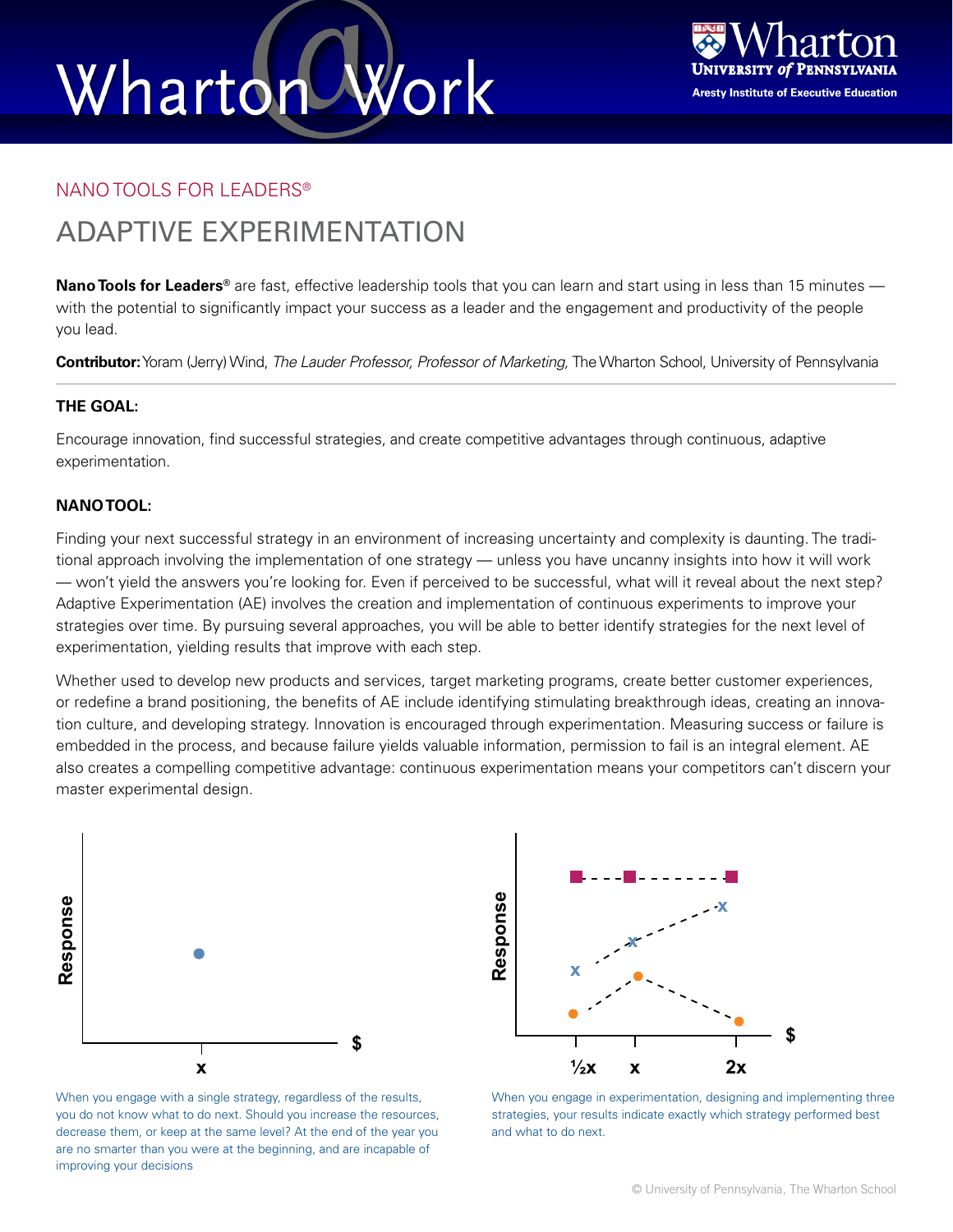## Work Wharton



#### **HOW COMPANIES USE IT:**

- To learn how best to reach the consumer, direct mail pieces historically have been based on adaptive experimentation. Enormous differences in results were achieved, and easily measured, through changes in an advertisement's layout, font sizes, or graphics. Experimentation captured the best iteration of every possible variable.
- Google's use of experimentation in every activity, referred to as the "one percent rule," is legendary. An integral part of the way they do business, the approach involves measuring results to reveal what is working and what needs further experimentation.
- To make supply chain improvements that add consumer value and competitive advantage (by reducing both inventory gluts and shortages), Procter & Gamble is investing in "sense and respond" capabilities. These improvements are part of a vision called the "consumer-driven supply network," and are being identified at a variety of points within that network. They include inventory strategies such as continuous product replenishment (CPR), produce-todemand manufacturing, and dynamic replenishment and distribution.
- Anheuser-Busch employed adaptive experimentation for all its advertising strategies for years and as a result has been the most profitable beer company.

#### **ACTION STEPS:**

Adaptive Experimentation is a continuous, rather than a linear, process. The learning that takes place in step 5 informs the refinement and determination of the next objectives in step 1, meaning that outcomes improve over time.

- 1. **Determine your objectives:** what achievement(s) is worth the time, effort, and resources needed to run an adaptive experiment?
- 2. **Create a culture of innovation:** involve your organization's architectural processes and structures, including technology, reward systems, and incentives. To get a buy-in from everyone involved and encourage innovation, assure them that performance areas will not be penalized, and compensate as if the old strategy was being used.
- 3. **Design the experiment:** develop many full executions, including a selection of markets in which to implement them. Strategies should be innovative, involving significantly different alternative approaches that encompass radically different methods for resolving a challenge or taking advantage of an opportunity.
- 4. **Implement in a controlled and regulated manner:** an ongoing measurement system must be in place to evaluate your efforts as well as to monitor markets and control for external effects.
- 5. **Analyze your results,** and use lessons about what worked and what didn't to develop your next series of experiments.

#### **SHARE YOUR BEST PRACTICES:**

Do you have a best practice for reversing a negative mood at the start of a day? If so, please share it on our blog at Wharton's Center for Leadership and Change Management.<http://whartonleadership.wordpress.com/>

#### **ADDITIONAL RESOURCES:**

• "From Mental Models to Transformation: Overcoming Inhibitors to Change,"Yoram (Jerry) Wind and Colin Crook, Rotman Magazine (Rotman School of Management, University of Toronto), 62-68, Spring 2009. Examines strategies for challenging mental models and overcoming inhibitors to change.